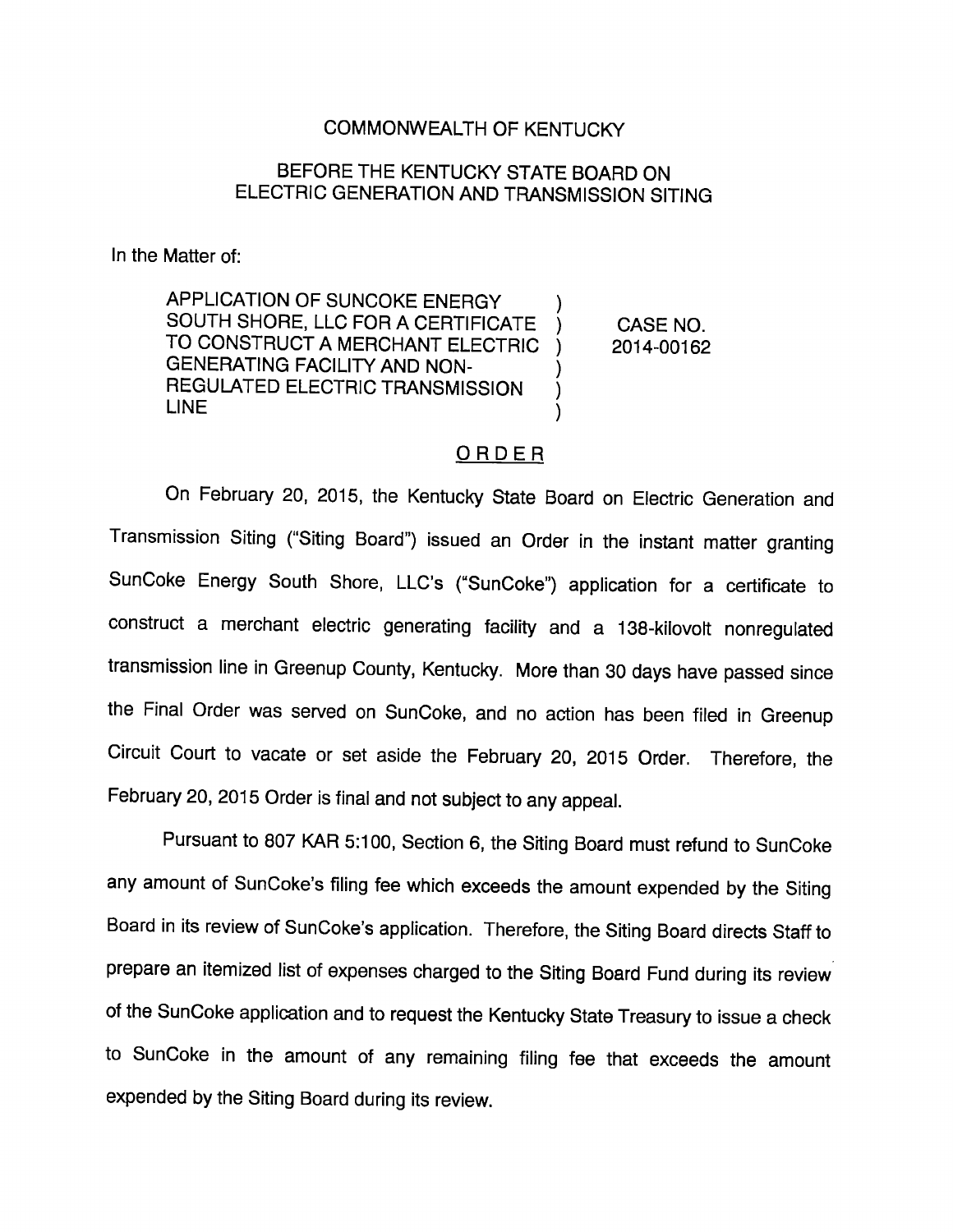## IT IS THEREFORE ORDERED that:

1. Siting Board Staff shall prepare an itemized list of expenses charged to the Siting Board Fund during its review of the SunCoke application.

2. Siting Board Staff shall request the Kentucky State Treasury to issue a refund check to SunCoke in the amount of any remaining filing fee that exceeds the amount expended by the Siting Board during its review of its application in this matter.

3. Siting Board Staff shall transfer the check issued by the Kentucky State Treasury to SunCoke's counsel of record, along with a true copy of the itemized expense list prepared by Siting Board Staff, pursuant to ordering paragraph 1above.

> By the Kentucky State Board on Electric Generation and Transmission Siting



ATTEST:

 $u$  for  $\overline{u}$ 

Executive Director Public Service Commission on behalf of The Kentucky State Board on Electric Generation and Transmission Siting